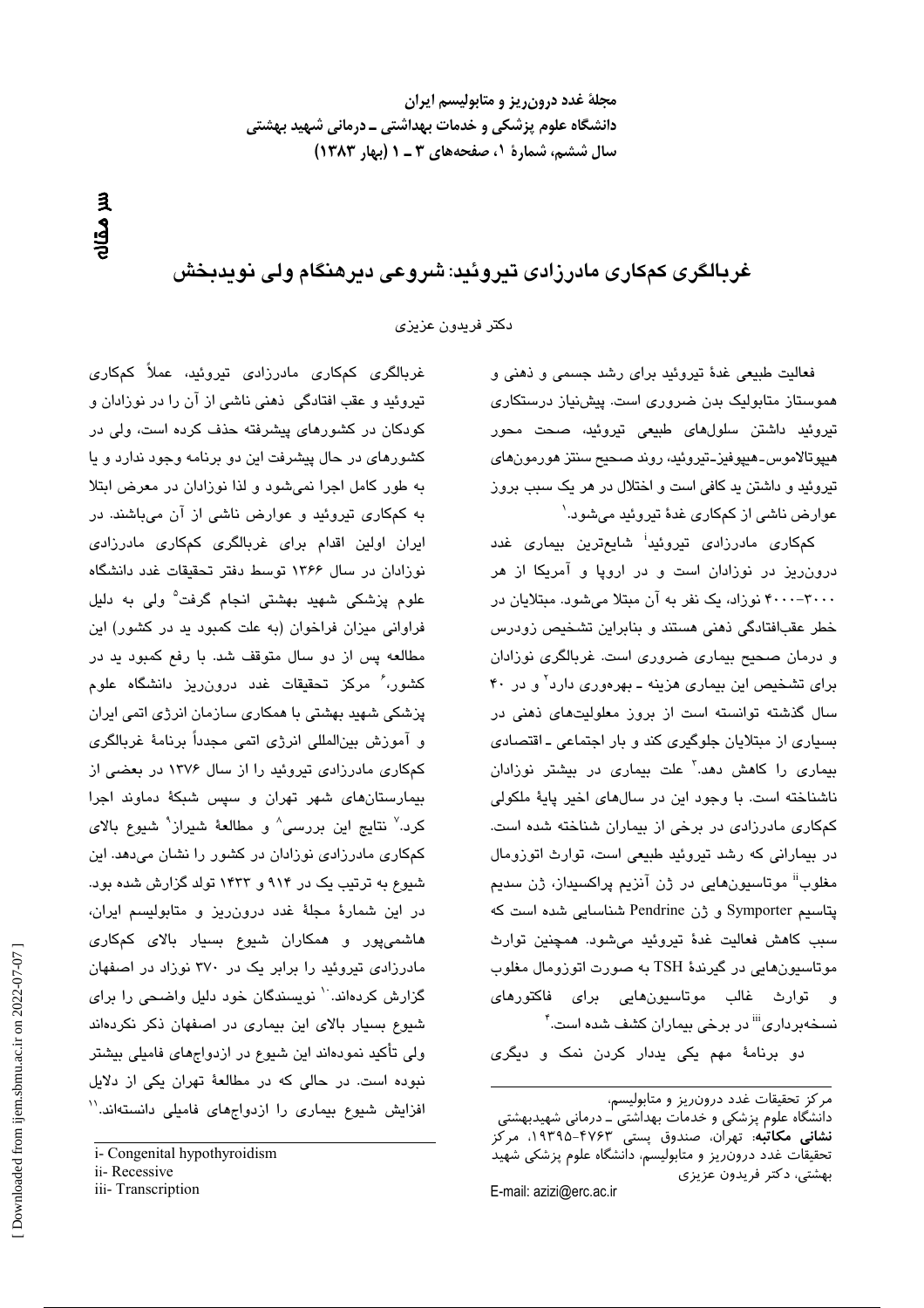اگرچه در مقالهٔ کنونی میزان ید ادرار مادران و نوزادان در اصفهان گزارش نشده، با توجه به موفق بودن برنامهٔ کشوری مبارزه با کمبود ید که نتایج آن در بررسی سالهای ۱۳۷۵ و ۱۳۸۰ کفایت پدرسانی را در همه استانهای کشور نشان می،دهد،<sup>۱۲</sup> به نظر نمی٫رسد که شیوع بسیار بالای کمکاری مادرزادی نوزادان در اصفهان به دلیل کمبود ید شدید مادران آنان باشد. موارد دیگر کمکاری گذرای تیروئید در نوزادان بسیار نادر است و لذا دقت بیشتر در روش کار و به ویژه روشهای آزمایشگاهی غربالگری در ادامهٔ طرح ضروری به نظر میرسد. همچنین  $_{14}$  پیگیری بیماران و توقف درمان با  $_{4}$  در دو سالگی و بررسی تشخیص مجدد بیماران ضروری است. بررسی در مطالعهٔ تهران نشان داد که اغلب کودکان مبتلا به کمکاری مادرزادی تیروئید در تهران کمکاری دایمی داشتهاند و شیوع بیماری پس از دو سال مختصری کمتر از یک در ۱۰۰۰ کودک شده است.'' بدیهی است با توجه به شیوع بیماری، برای رسیدن به ارقام قطعی و متقن باید تعداد .<br>نمونهها در تمامی مطالعات استانی به تعدادی افزون بر ۱۰۰ هزار غربالگری برسد. در مقالهٔ دیگری در این شماره بررسی ۹۵۰ نوزاد از رفسنجان، مشکلات برنامهٔ غربالگری را که مهمتر از همه فراخوان نوزادان یا TSH پالاست، نشان مے،دھد.<sup>۱۳</sup>

برای پی بردن به علت شیوع بالای کمکاری مادرزادی تیروئید در کشور، تحقیقات در زمینهٔ علل کمکاری مادرزادی تیروئید نوزادان ضروری است. اردوخانی و همکارانش در این شمارهٔ مجله تجربیات خود را در مورد غربالگری بیش از ۳۵۰۰۰ نوراد طی ۵ سال گزارش کردهاند.<sup>۱۴</sup> با این حال علت افزایش شیوع این بیماری در اغلب موارد در کشور ما ناشناخته است. اکنون که وزارت بهداشت، درمان و آموزش پزشکی در صدد ملی کردن برنامهٔ غربالگری کم کاری مادرزادی تیروئید و انجام آن در سطح کشور است، ضروری است که تحقیقات در زمینههای مختلف اتیولوژی، پاتوژنز، تشخیص و درمان و به ویژه پژوهشهای مولکولی برای پیدا کردن علت افزایش شیوع عارضه در کشور رونق یابد. از مسؤولان محترم وزارت بهداشت، درمان و آموزش پزشکی و پژوهشگران و فرهیختگان کشور انتظار میرود که در هر دو جهت سیاستگزاری و پرنامهریزی و نیز پژوهش و نوآوری برای پیشگیری از بروز عوارض ناشی از این بیماری ـ که هم اکنون در هزاران ایرانی در سنین مختلف معلولیتهای ذهنی و مشکلات اجتماعی ـ اقتصادی ایجاد کرده است ــ تلاش نمایند. غربالگری برای تشخیص کمکاری مادرزادی نوزادان در بسیاری از کشورهای در حال توسعه نيز انجام مي شود. اجازهٔ بروز معلولت ذهني در هر فرد مبتلا گناه بزرگی است که تنها با روش سادهٔ غربالگری و درمان مناسب پیشگیری میشود.

## **References**

- 1. Gillam MP, Kopp P. Genetic regulation of thyroid development. Curr Opin Pediatr 2001;13:358-63.
- 2. Clague A, Thomas A. Neonatal biochemical screening for disease. Clin Chim Acta 2002; 315:99-110.
- 3. Van Vliet G, Czernichow P. Screening for neonatal endocrinopathies: rationale, methods and results. Semin Neonatol 2004;9:75-85.
- 4. Gruters A, Biebermann H, Krude H. Neonatal thyroid disorders. Horm Res 2003;59 Suppl 1:24- $\mathbf{Q}$

٥. عزیزی فریدون، اولادی بلقیس، نفرآبادی ماهطلعت، حاجیپور رامبد. غربالگری برای شناسایی کمکاری مادرزادی تیروئید در تهران: اثر کمبود ید در افزایش گذرای TSH در نوزادان. پژوهش در پزشکی، مجلهٔ دانشکدهٔ پزشکی دانشگاه علوم یزشکی شهید بهشتی، ۱۳۷۳؛ سال ۱۸، شمارهٔ ۱؛ صفحات ۳۴  $\mathsf{r}\wedge\mathsf{t}$ :

- ٦. عزیزی فریدون موفقیت در پیشگیری از اختلالات ناشی از کمبود ید. مجلهٔ پزشکی هستهای ایران، ۱۳۷۵؛ سال ۳، شمارهٔ ۴، صفحات ١ تا ٣.
- ۷. اردوخانی آرش، میرسعید قاضی علیاصغر، حاجیپور رامبد، میرمیران پروین، هدایتی مهدی، عزیزی فریدون. غربالگری کمکاری مادرزادی تیروئید: مقایسهٔ نتایج قبل و پس از اصلاح کمبود ید. مجلهٔ غدد درون ریز و متابولیسم ایران، ۱۳۷۹؛ سال ١، شمارهٔ ٢، صفحات ٩٢ تا ٩٨.
	- 8. Ordookhani A, Mirmiran P, Hedayati M, Hajipour R, Azizi F. An interim report of the pilot study of screening for congenital hypothyroidism in Tehran and Damavand using cord blood spot samples. Eur J Pediatr 2003;162:202-3.
	- 9. Karamizadeh Z, Amirhakimi GH. Incidence of congenital hypothyroidism in Fars province, Iran. Iran JMed Sci 1992; 17: 78-80.